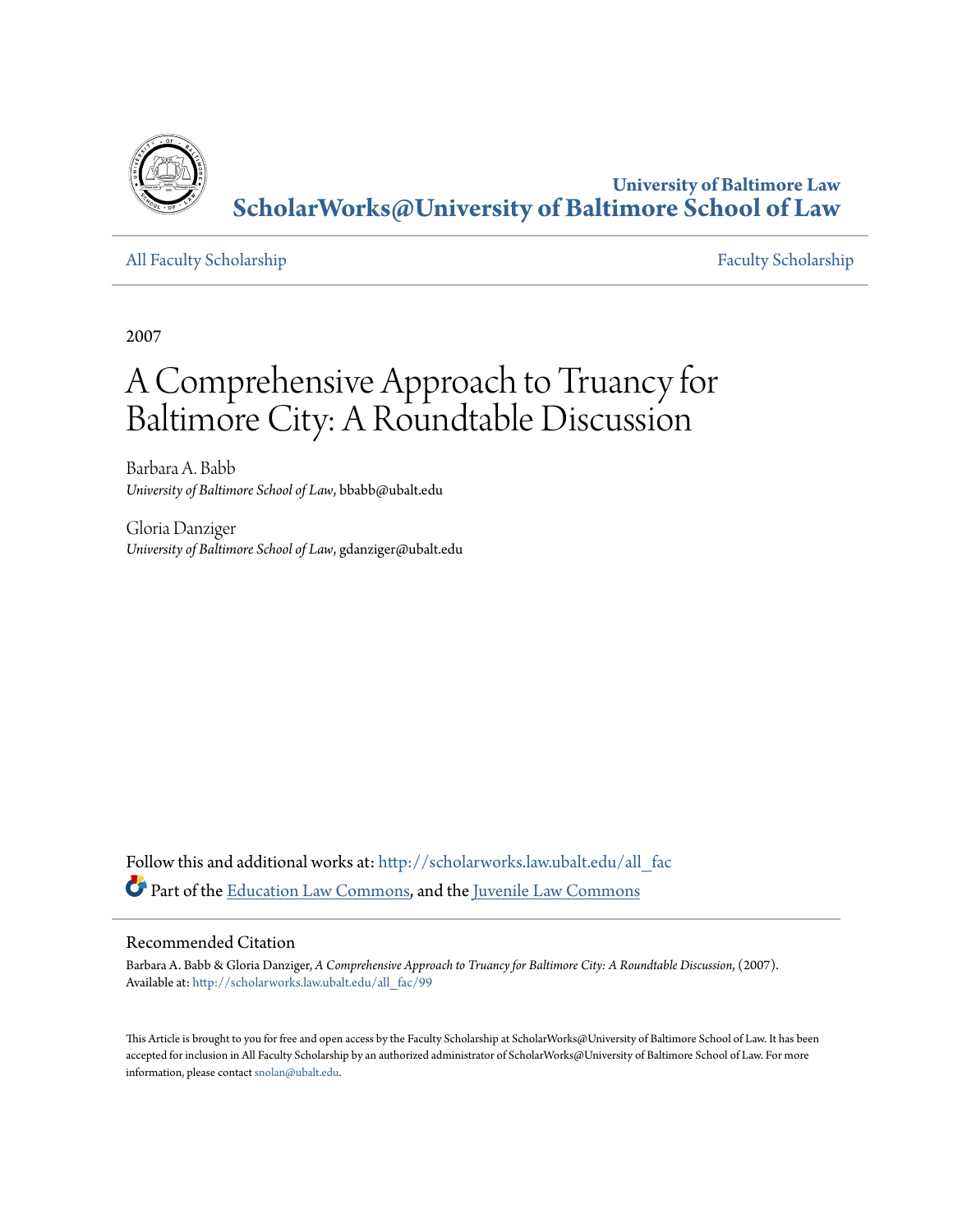# **A COMPREHENSIVE APPROACH TO TRUANCY FOR BALTIMORE CITY: A ROUNDTABLE DISCUSSION**

# *A COMPREHENSIVE APPROACH TO TRUANCY FOR BALTIMORE CITY: A ROUNDTABLE DISCUSSION*

September 24, 2007 November 12, 2007

# *Summary Report and Recommendations Center for Families, Children and the Courts*

Professor Barbara A. Babb, Director Gloria H. Danziger, Senior Fellow

This research was funded by the Annie E. Casey Foundation. We thank them for their support but acknowledge that the findings and conclusions presented in this report are those of the authors alone, and do not necessarily reflect the opinions of the Foundation.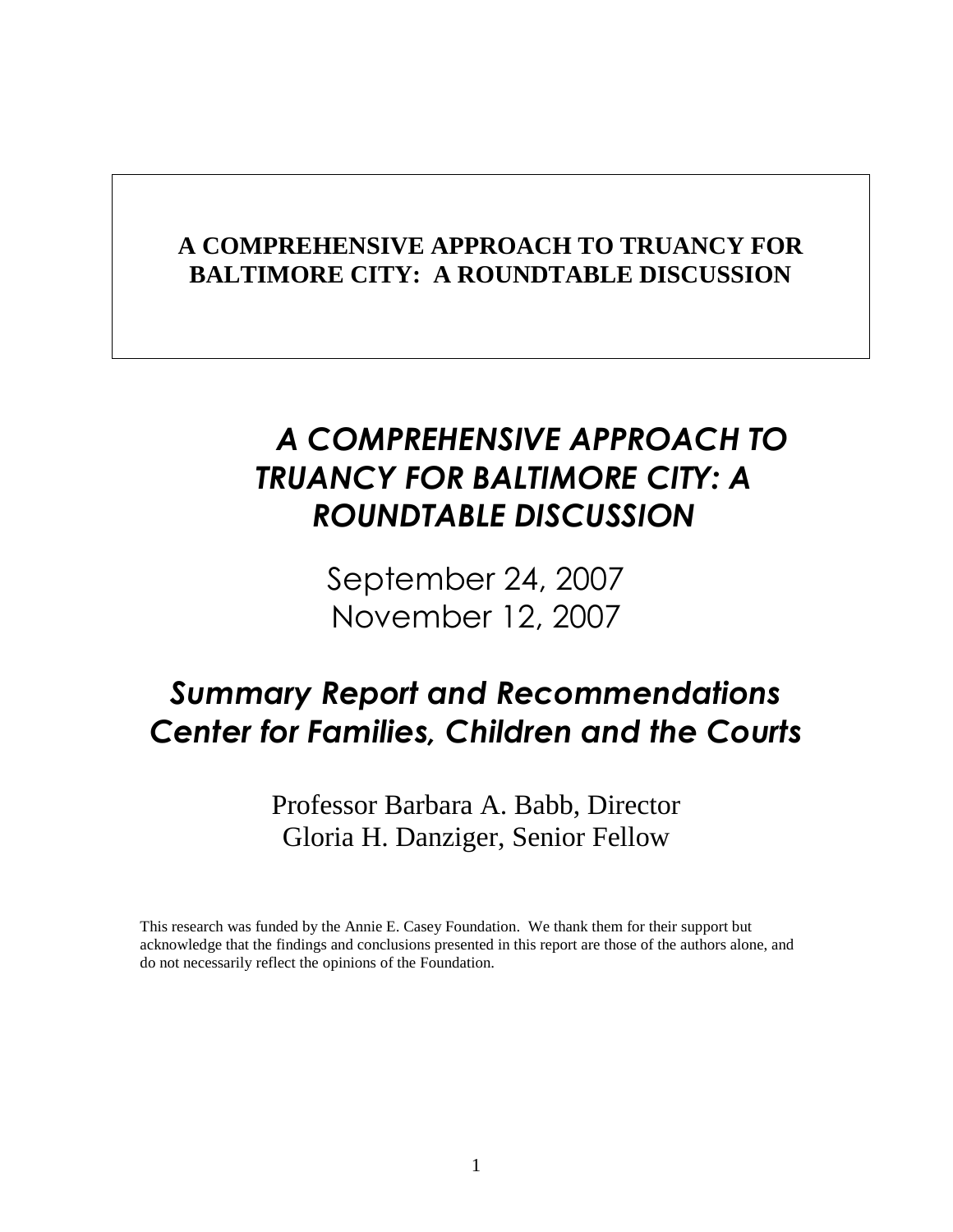#### **Introduction**

 $\overline{a}$ 

The University of Baltimore School of Law Center for Families, Children and the Courts (CFCC), one of three centers of excellence within the School of Law, is a national leader in promoting family justice system reform. CFCC's mission is to create, foster and support local, state, and national movements to integrate communities, families, and the justice system in order to improve the lives of families and the health of the community. CFCC's Truancy Court Program (TCP), created in 2004, exemplifies these goals through the operation of a court-school-CFCC partnership that leverages the stature, authority, and expertise of each of these three entities to tackle the truancy crisis in Baltimore City.

Beginning with five Baltimore City public elementary and middle schools, the TCP has since expanded to six elementary/middle schools and one high school. The model is based on an early intervention, therapeutic, and non-adversarial approach to truancy. It targets students who are "soft" truants – students who have from three to twenty unexcused absences – in the belief that this group still has academic, social, and emotional connections to the school.<sup>1</sup> The judge or master volunteers his/her time to collaborate each week with the TCP team. In addition to the judge or master, the team consists of school representatives, a CFCC staff person, a University of Baltimore law student, the TCP Mentor, the TCP School Liaison, the child, and his/her parent/caregiver. $^{2}$ 

While the TCP saw immediate and dramatic improvement in school attendance, behavior and performance among participating TCP students, CFCC quickly recognized that there were few, if any, other interventions to address truancy. Until recently, Baltimore City schools relied almost exclusively on the TCP to provide an approach to truant behavior.<sup>3</sup> At the same time, public attention focused increasingly on the extraordinarily high number of unexcused absences in Baltimore's public schools.While chronic truancy was rampant throughout the state, it was far and away more pervasive in Baltimore City than in any of the counties. The state average as compared to the average in Baltimore for students who missed more than twenty days of school during the 2006-2007 school year is as follows<sup>4</sup>:

<sup>&</sup>lt;sup>1</sup> Under COMAR, a student is considered an habitual truant if he or she is enrolled in a school for 91 or more days and unlawfully absent for twenty percent or more of the days enrolled.

<sup>&</sup>lt;sup>2</sup> There are two ten-week TCP sessions each school year. Participation is strictly voluntary on the part of the student and his/her family. The judge, who presides throughout the school's TCP, reviews each child's file (attendance and school performance data compiled by the school), speaks privately with that child and his/her parent/caregiver about the student's attendance, and asks questions about any possible difficulties encountered during the week. Each child is rewarded with a small gift and, upon successful completion, is invited to a "graduation" from the program. The student is monitored for the rest of the academic year to ensure that any "relapse" is immediately remedied.

<sup>&</sup>lt;sup>3</sup> The Baltimore Truancy Assessment Center (BTAC) was also available to develop plans for truant students who were picked up by BTAC officers for violating the Baltimore City curfew law that prohibits children up to the age of 16 from being on the street during the hours between 9am and 2:30. 4 2007 Maryland Report Card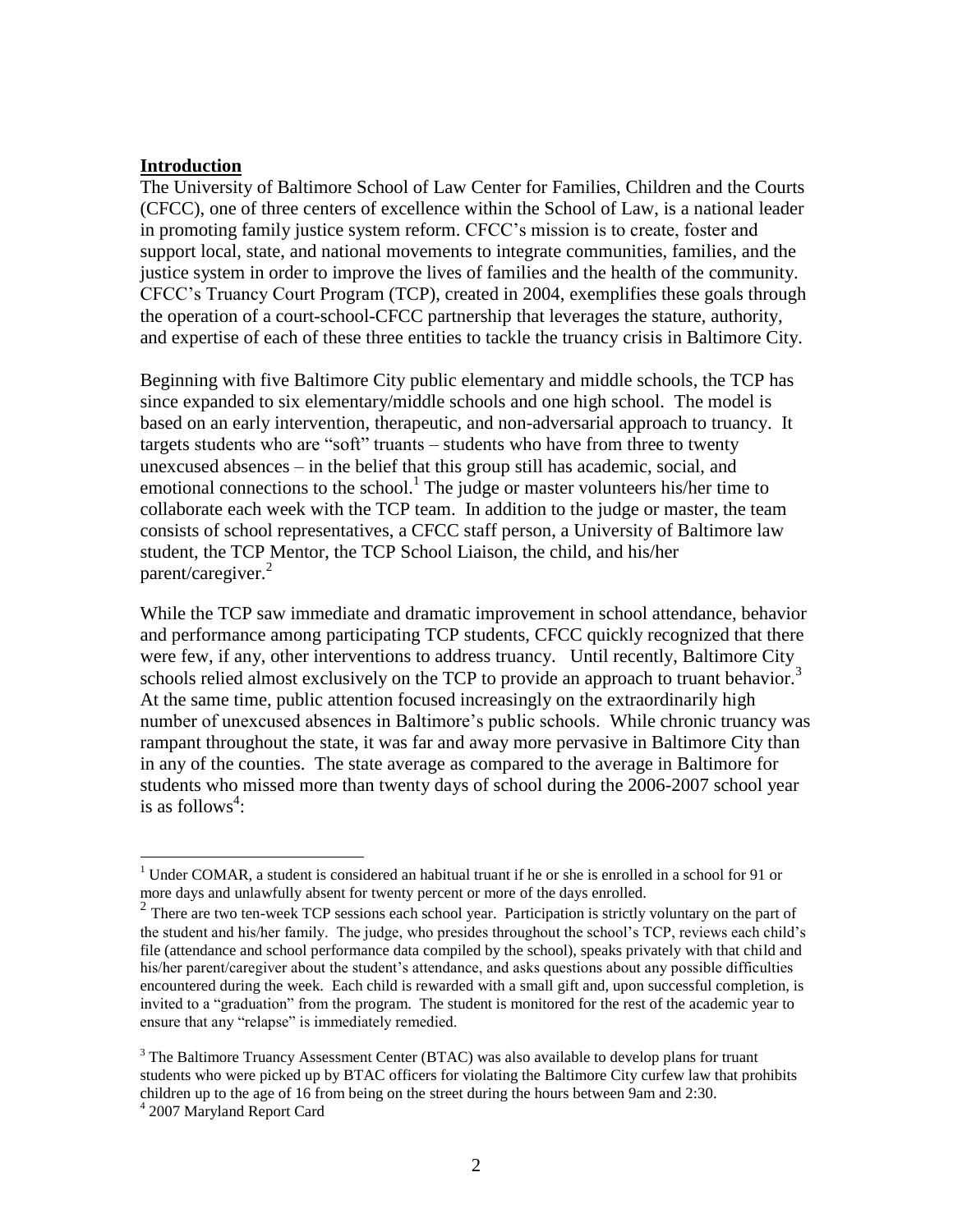- In grades 1-5, the state average was 6.1 percent. In Baltimore, it was 14 percent.
- In grades 6-8, the state average was 12.4 percent. In Baltimore, it was 33.7 percent.
- In grades 9-12, the state average was 19.5 percent. In Baltimore, it was 43.5 percent.

While the figures for the state indicated a substantial truancy problem, in Baltimore truancy was clearly a crisis situation, underscored by the demonstrable connection between chronic truancy and a host of social, psychological and economic problems. For example:

- Students who attend school less then 70 percent of the time in ninth grade had at least a 75 percent chance of dropping out. Students with a sixth grade attendance rate below 90 percent had an on-time graduation rate of 18-26 percent.<sup>5</sup>
- 70 percent of suspended youth were chronically truant in the last six months before suspension.<sup>6</sup>
- $\bullet$  50 percent of expelled students were chronically truant in the last year.<sup>7</sup>
- $\bullet$  80 percent of dropouts were chronically truant.<sup>8</sup>
- Every dropout costs the government over \$200,000 in public spending.<sup>9</sup>

In 2007, the Baltimore City Public School System (BCPSS), under the leadership of Chief Executive Officer Dr. Andres Alonso, expanded and strengthened the Office of Attendance and Truancy, appointing Dr. Tina Spears as director. Dr. Spears was instrumental in supporting the TCP among school administrators.

In addition to strengthening the TCP, CFCC and Dr. Spears focused on the overall approach to truancy in Baltimore. CFCC and Dr. Spears were particularly interested in the development and implementation of a continuum of services and interventions for the full range of truant behavior, beginning with those students who had one unexcused absence and extending to students who missed the entire school year. This continuum would call for a systemic change in Baltimore's approach to truancy and would depend on the formal and informal collaboration of city and state agencies, civic organizations and private foundations. In keeping with its mission to act as a catalyst for family justice system reform, CFCC proposed hosting a roundtable discussion on truancy to bring together all those stakeholders with an interest in school attendance.

 $\overline{a}$ 

<sup>5</sup> Balfanz and Herzog, "An Early Warning System," *Educational Leadership* 65(3)

<sup>6</sup> Colorado Foundation for Families and Children, "Youth Out of School: Linking Absence to Delinquency," September 2002

 $<sup>7</sup>$  Ibid.</sup>

<sup>8</sup> Ibid.

<sup>&</sup>lt;sup>9</sup> Ibid.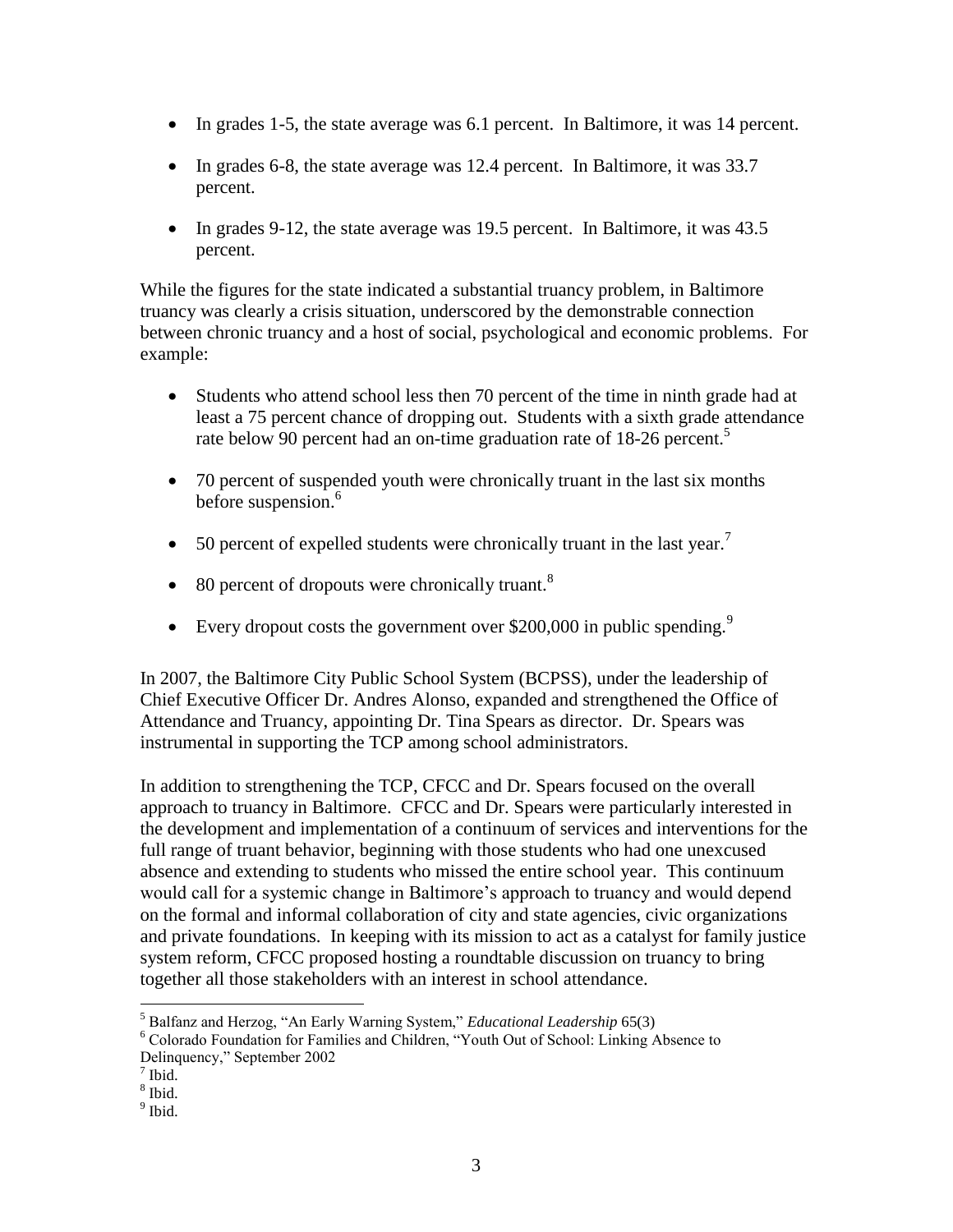### **Roundtable I**

 In an effort to jumpstart the development of a holistic approach to truancy, CFCC developed and hosted the first Roundtable on Truancy in Baltimore City and engaged a professional facilitator to guide the discussion. CFCC prepared the agenda and invitation list in collaboration with Dr. Spears and the facilitator.

Fifty-four participants attended Roundtable I on September 24, 2007, at the University of Baltimore. Attendees included representatives from eleven Baltimore City and Maryland offices, departments, and agencies (Baltimore City Department of Housing, Baltimore City Department of Social Services, Baltimore City Health Department, Baltimore City Police Department, Circuit Court for Baltimore City, District Court for Baltimore City, Maryland Department of Juvenile Services, Maryland State Department of Education, Office of the State's Attorney, Maryland Administrative Office of the Courts, and the Governor's Office of Crime Control and Prevention); numerous community groups and foundations; and thirteen representatives from the Baltimore City Public School System. (See Appendix #1 for list of attendees.)

The morning session consisted of two small-group discussions designed to bring together participants who do not typically meet each other in order to begin a conversation about ways in which Baltimore can develop a holistic, comprehensive approach to truancy. Groups were asked to follow the format of a questionnaire that each participant had completed prior to the Roundtable I. (Appendix #2) Topics included:

- Your agency's/organization's role in addressing truancy;
- The types of services that others might not realize your agency/organization provides;
- The major obstacles that prevent you/your agency/organization from being most effective in addressing truancy;
- The information that you would like about other agencies/organizations in order to make your efforts more effective.

A significant number of participants spoke about programs and initiatives to increase school attendance, including the following: translation services for immigrant families, parent support groups, social skill-building programs, after school programs, education and resources for buying houses, GED classes, senior citizen volunteer programs, gang prevention and education, mental health services, and mediation services, to name just a few.

According to the Roundtable I participants, the major obstacle preventing them from being effective was the lack of coordination among these many agencies and organizations. While the lack of resources also was mentioned frequently as an obstacle, the absence of a coordinated effort overshadowed the resource question. Participants also discussed the absence of a continuum of interventions – an organized range of interventions, beginning with students who miss one or two days of schools to those who have over one hundred unexcused absences. There was considerable agreement that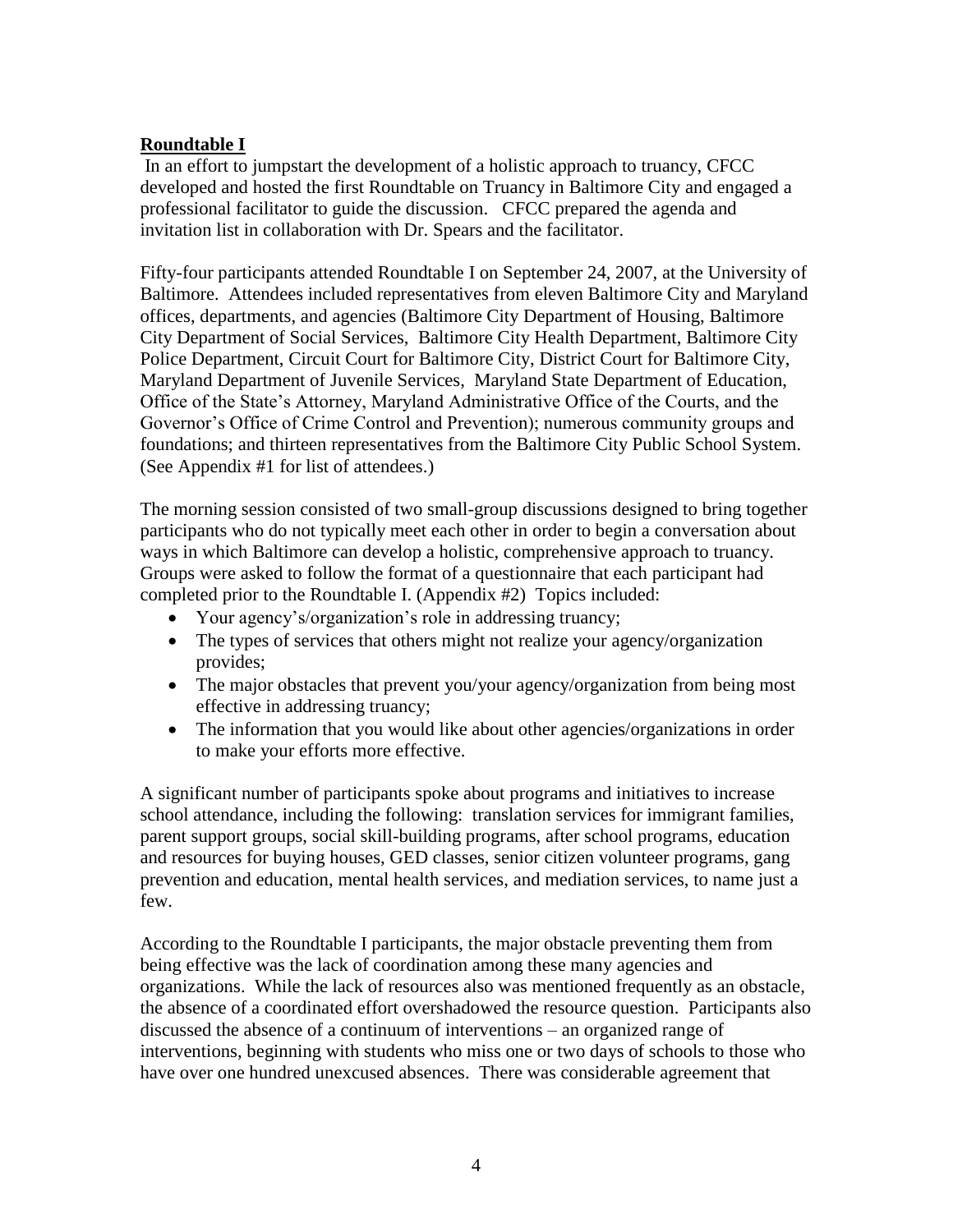students, parents, and schools would benefit greatly from a comprehensive policy outlining various approaches appropriate for different levels of truancy.

In the afternoon session of Roundtable I, participants were divided into workgroups, each of which was charged with addressing a different component of a comprehensive policy on truancy: the establishment of a citywide task force; promoting collaboration between agencies and agency leaders; sharing best practices; monitoring; research and evaluation; defining a continuum of interventions; and the role of the community and nongovernmental organizations). The breakout groups developed many different recommendations. Highlights included the following recommendations:

- Consolidate and analyze attendance data so that it is uniform across all schools
- Improve evaluations of the different programs/initiatives that address truancy, both in terms of quantitative and qualitative analyses
- Convene regular meetings among agency heads and senior staff regarding policies and measures to address truancy
- Establish a "one-stop shop" for families struggling to increase their child's attendance
- Base the approach to truancy on a "triage" system that assesses and refer students and families to the most appropriate and effective program for their needs
- Facilitate greater collaboration between city police and school police
- Develop and implement a public education and interagency information campaign on what constitutes truancy, including the legal definition and the consequences of missing school
- Focus on prevention as well as intervention programs
- Develop a plan for each school to increase parental involvement in improving attendance, including reaching out to and engaging parents

The final discussion focused on the group's next steps. The following recommendations reflected the consensus reached by the end of the day:

- This was the first time a group of so many stakeholders met to discuss school attendance. The group should reconvene to continue developing a comprehensive, holistic, coordinated approach to address truancy.
- There should be ongoing updates of the group's activities, including a listserv.
- Truancy is not an issue that belongs in a specific agency. Rather, it is a city problem that crosses many agencies and offices. Therefore, the Mayor should ultimately be responsible to implement a comprehensive plan of action.
- The group should brief Mayor Dixon regarding its discussions and recommendations.

At the end of the day, at the request of Roundtable I participants, CFCC agreed to convene a second Roundtable ("Roundtable II") to move the conversation forward.

# **Roundtable II**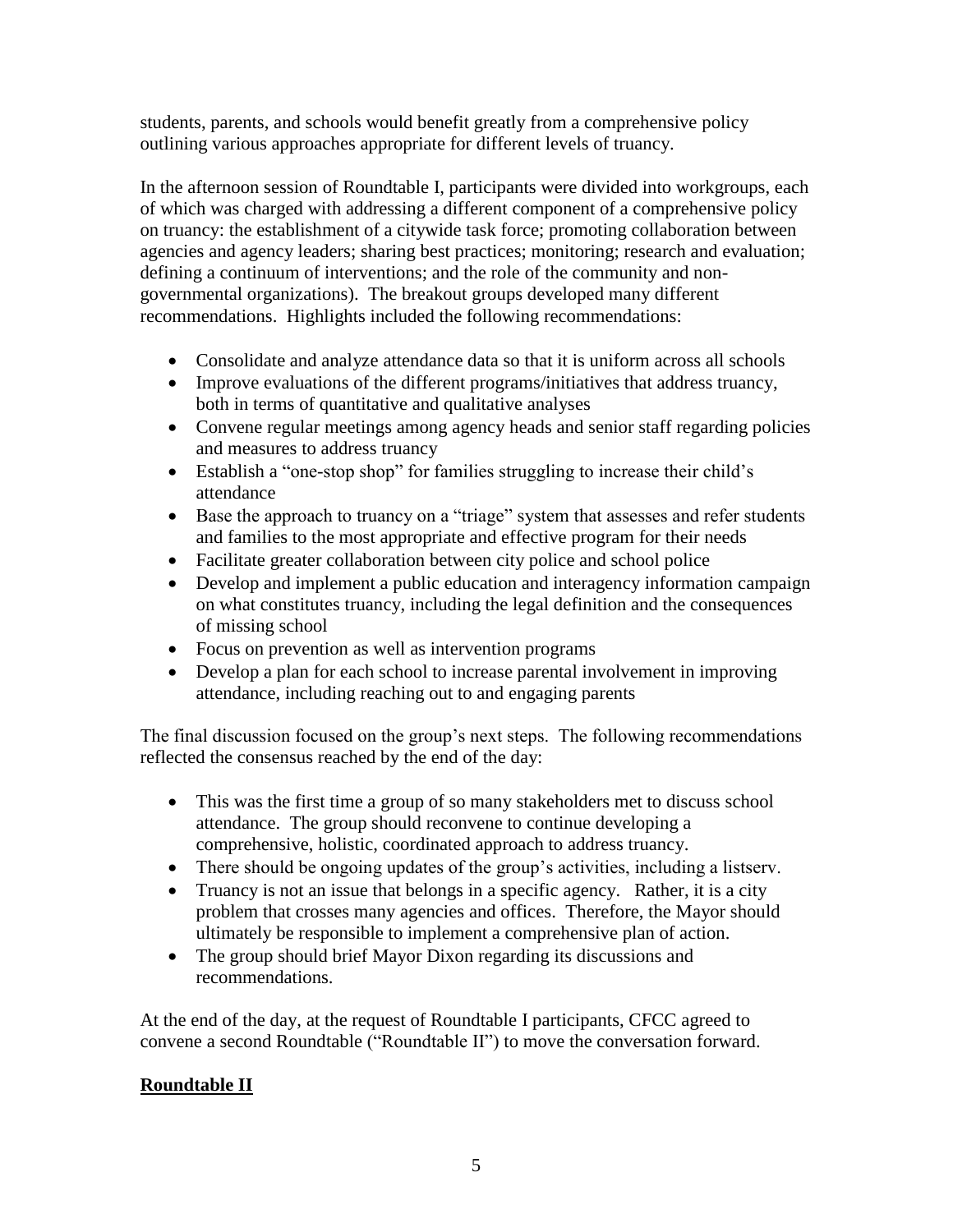The second Roundtable took place on November 12, 2007 at the University of Baltimore and was funded by the Annie E. Casey Foundation. CFCC contracted with the same professional who facilitated Roundtable I to help put together the agenda and invitation list. CFCC sent invitations to all of the participants from Roundtable I and requested recommendations for additional invitees, $^{10}$  who were added to the invitation list (Appendix #3). Fifty stakeholders came together for Roundtable II (Appendix #4). Using Roundtable I as a springboard for discussion, the conversation centered around the development of a coordinated effort to address truant behavior in Baltimore City.

The following individuals provided presentations and materials at the beginning of Roundtable II:

- Dr. Tina Spears, director of the BCPSS Office of Attendance and Truancy, spoke about the compulsory attendance  $law<sup>11</sup>$  Dr. Spears provided the criteria for habitual truancy used by BCPSS: "If the student has been in membership in a school for 91 or more days in a school year and is unlawfully absent from school for a number of days in excess of 15 percent (14 school days) missed within any marking period, semester, or year."
- Dr. Robert Balfanz, a researcher at the Johns Hopkins University Center for the Social Organization of Schools, spoke about the decline in attendance in middle school and the impact on graduation rates. He also presented an outline for scaling interventions in a tiered program, beginning with brief daily interactions with identified youth, moving to mid-level interventions for those students whose attendance does not improve, and ending ultimately with intensive interventions for "hardcore" truants.
- Dr. April Lewis, director of the BCPSS Office of Safe and Supportive Schools, provided information about the BCPSS comprehensive school safety plan, which involves the following: internal and external collaborators; multiple data sources to determine strengths, gaps, and needs; a six component prevention and intervention strategy; and implementation concurrent with development.

After the presentations, all Roundtable II attendees were assigned to work in groups focused on a topic to advance problem-solving and collaboration around the broad range of truancy issues. Topics included: creating an architecture for sustained, comprehensive leadership and problem solving regarding truancy; promoting collaboration between and among agencies and neighborhoods; identifying and sharing best practices; defining a continuum of truancy interventions; establishing research and program evaluation methodologies; and sustaining community engagement and participation. The goal of each group was to build on the discussions from Roundtable I. At the end of the small group discussion, a

 $\overline{a}$ 

 $10$  These included representatives from the Office of the Public Defender, the Department of Mental Health and Hygiene, the Governor's Office for Children, the Baltimore City Department of Social Services, the Baltimore City Department of Transportation, the Baltimore City School Police Department, Baltimore City Healthy Start, and the United Way.

<sup>&</sup>lt;sup>11</sup> Each child who resides in this State and is five years old or older and under sixteen shall attend a public school regularly during the entire school year unless the child is otherwise receiving regular, thorough instruction during the school year…" COMAR 7-301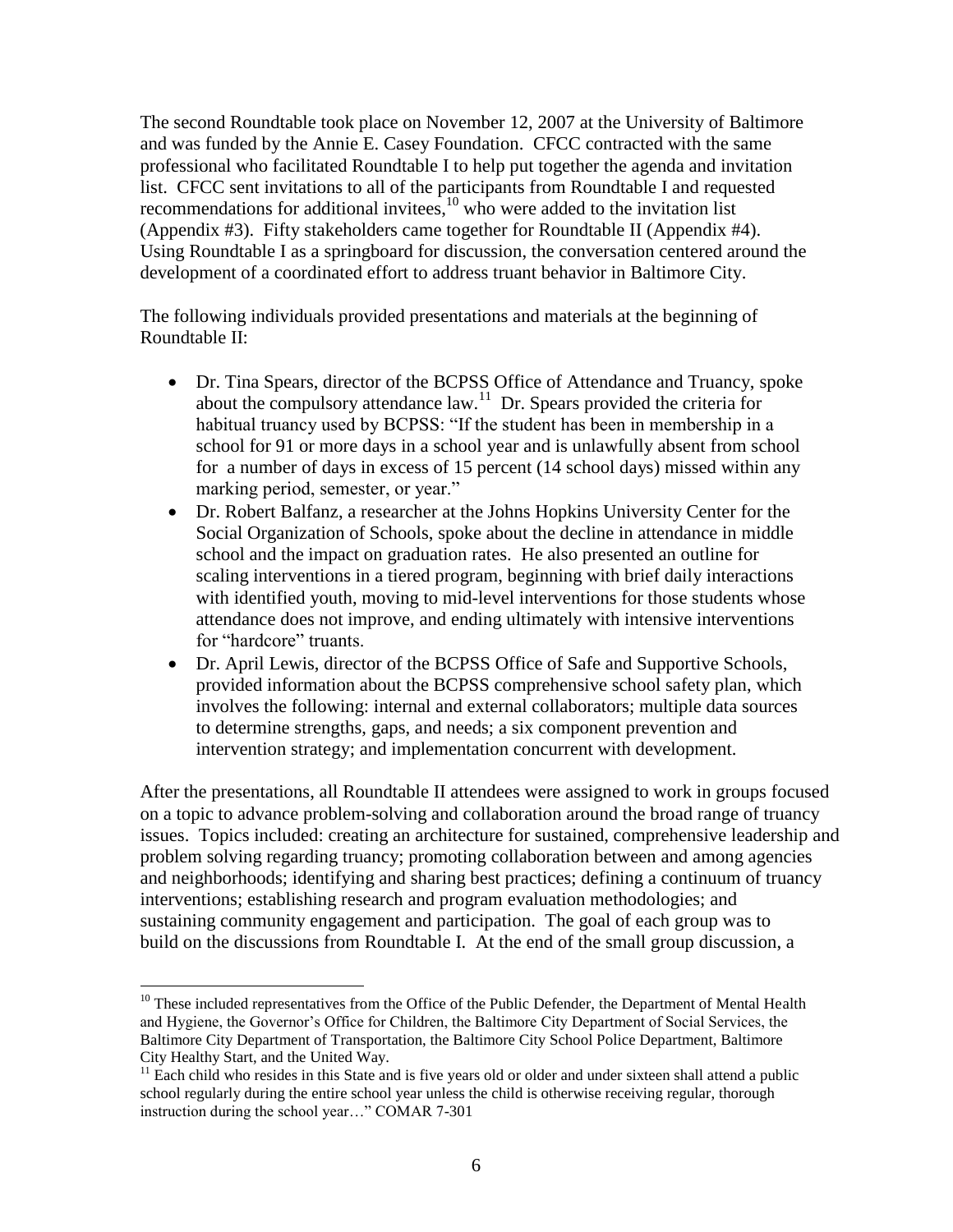representative from each group provided a brief synopsis of the discussion and major recommendations. The next section provides a synopsis of the discussions on each of these group session topics.

It is noteworthy that several themes ran throughout the Roundtable I and II discussions:

- City and state agencies should pool their resources in order to develop a statewide continuum of services for truant students and their families. That continuum should include preventive, early, mid-level, and late stage interventions.
- A formal mechanism should be established to facilitate greater communication among the schools, BCPSS, and other city agencies involved in addressing the problems that underlie truancy.
- Local, even on-site, services are critical. Participants agreed that school-based direct intervention services and programs are often the most effective in addressing the problems of truant children and their families.
- There needs to be a more concerted effort to engage and re-engage parents with the schools, including the use of incentives and public information campaigns.
- There is a tremendous need for more and better data on attendance, behavior, and school performance. In addition, there is a need for more information about model programs that could be adapted in Baltimore to address school attendance.

While these themes resonated throughout the discussions, Roundtable participants generated dozens of additional ideas and suggestions that should constitute the basis for a comprehensive policy and plan to address truancy.

# **SUMMARY OF ROUNDTABLE II WORK GROUP DISCUSSIONS:**

# **A. Creating an architecture for sustained, comprehensive leadership and problem solving regarding truancy**

Roundtable I participants reached a broad consensus agreement that Mayor Sheila Dixon and BCPSS CEO Dr. Andres Alonso should take the lead in creating a systemic approach to truancy. Roundtable II participants, building on this recommendation, felt that the two offices should create a Task Force on Truancy.

This Task Force on Truancy would be responsible for developing and implementing formal recommendations on how Baltimore should address truancy. The Roundtable II group devoted much of its time to a defining the composition, roles, and responsibilities of the Task Force on Truancy, including the following:

• The Task Force on Truancy should consist of representatives from the following, among others: city and state agencies; the legal and judicial communities; community-based programs; teachers and school administrators; pupil personnel service providers; school social workers; counselors and psychologists, as well as parents and students. Teachers and administrators is not enough.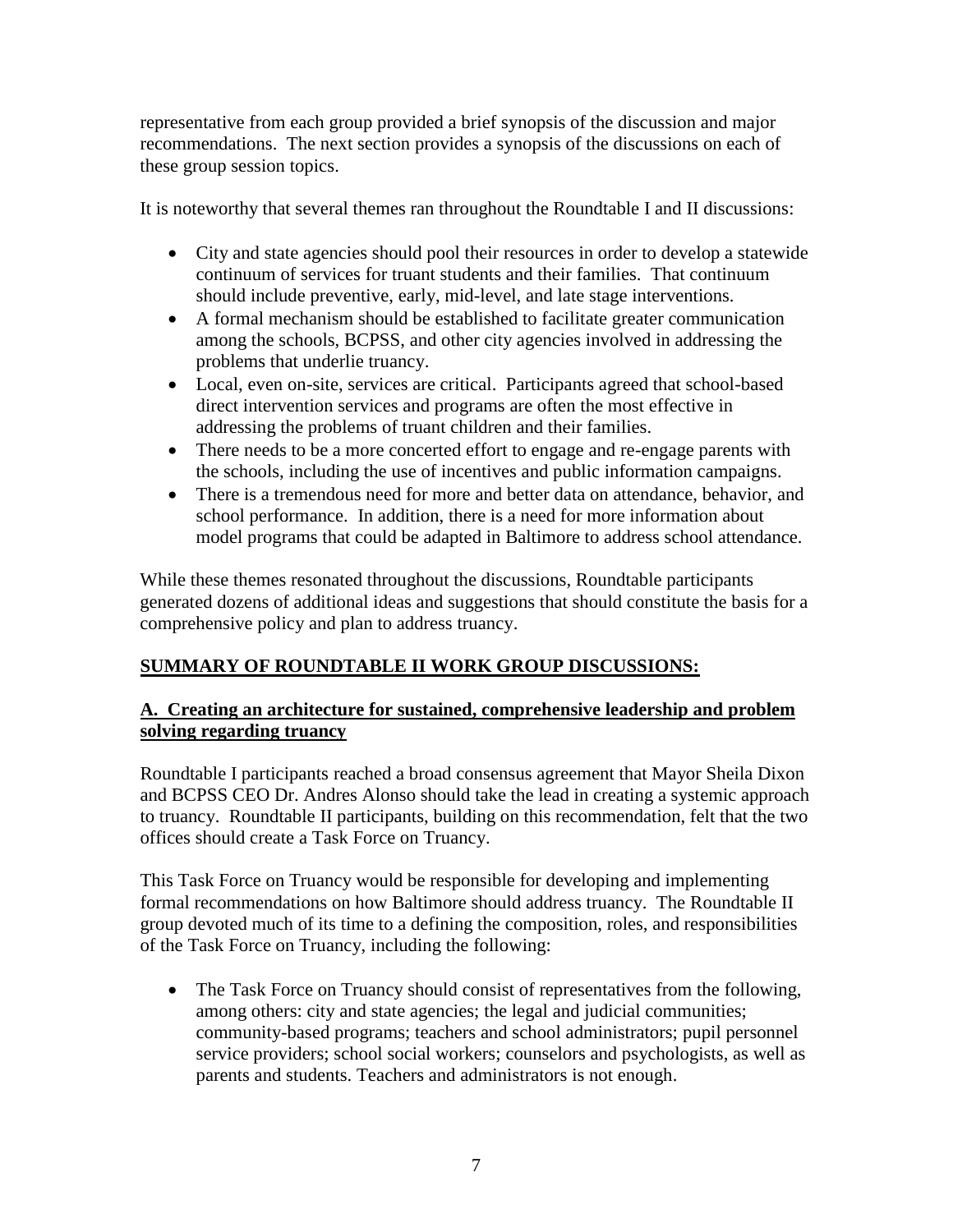- Faith-based communities; the YMCA and other youth athletic clubs; local businesses; university researchers; and the medical/health community. One of the Task Force's major responsibilities should be to design a framework or process to facilitate agency coordination and collaboration.
- The Task Force on Truancy should act as a "policy initiating body" within the Mayor's Office and would develop a data gathering and analytical process. Initial Task Force goals should be (1) to collect and evaluate quantitative and qualitative data on school attendance and truancy using the *Attendance-STAT* model and (2) to develop a six-month implementation plan for the long term operation of a continuum of truancy interventions.
- There should be an evaluation of current Maryland school attendance laws, policies, and procedures to determine which laws and regulations are counterproductive to school attendance. Roundtable I participants singled out expulsion and suspension policies, pointing out that truancy often leads to suspension, which is counterproductive to school success.
- The Task Force on Truancy should develop a marketing strategy for reaching out to parents to foster a sense of ownership in their children's education and schools.

### **B. Promoting collaboration between and among agencies and neighborhoods**

Roundtable II participants reached a general consensus that services and networks should be created at the local and, preferably, school level in order to meet the specific demographic, social, health, and economic needs of the residents in every Baltimore neighborhood. In addition, the breakout group considering collaboration between and among neighborhoods and agencies agreed that there should be both formal and informal mechanisms for including families, parents, and students, individually and collectively, into any collaboration.

Specific recommendations included:

- The Task Force on Truancy should encourage strong role models and mentors for truant children as an important component of any program to encourage truant and tardy students to stay in school. In addition, the Task Force should incorporate into its framework for addressing truancy peer groups and incentives for attendance. Transition programs for truant students are essential so they can successfully return to school and reconnect with the regular curriculum.
- Community organizations should identify and reach out to local merchants who, in violation of existing law, sell to truant youths during school hours. BCPSS and law enforcement should educate merchants about the impact of truancy.
- A resource guide and/or web page should be published by the Mayor's office together with BCPSS for teachers, parents, mentors, and social workers that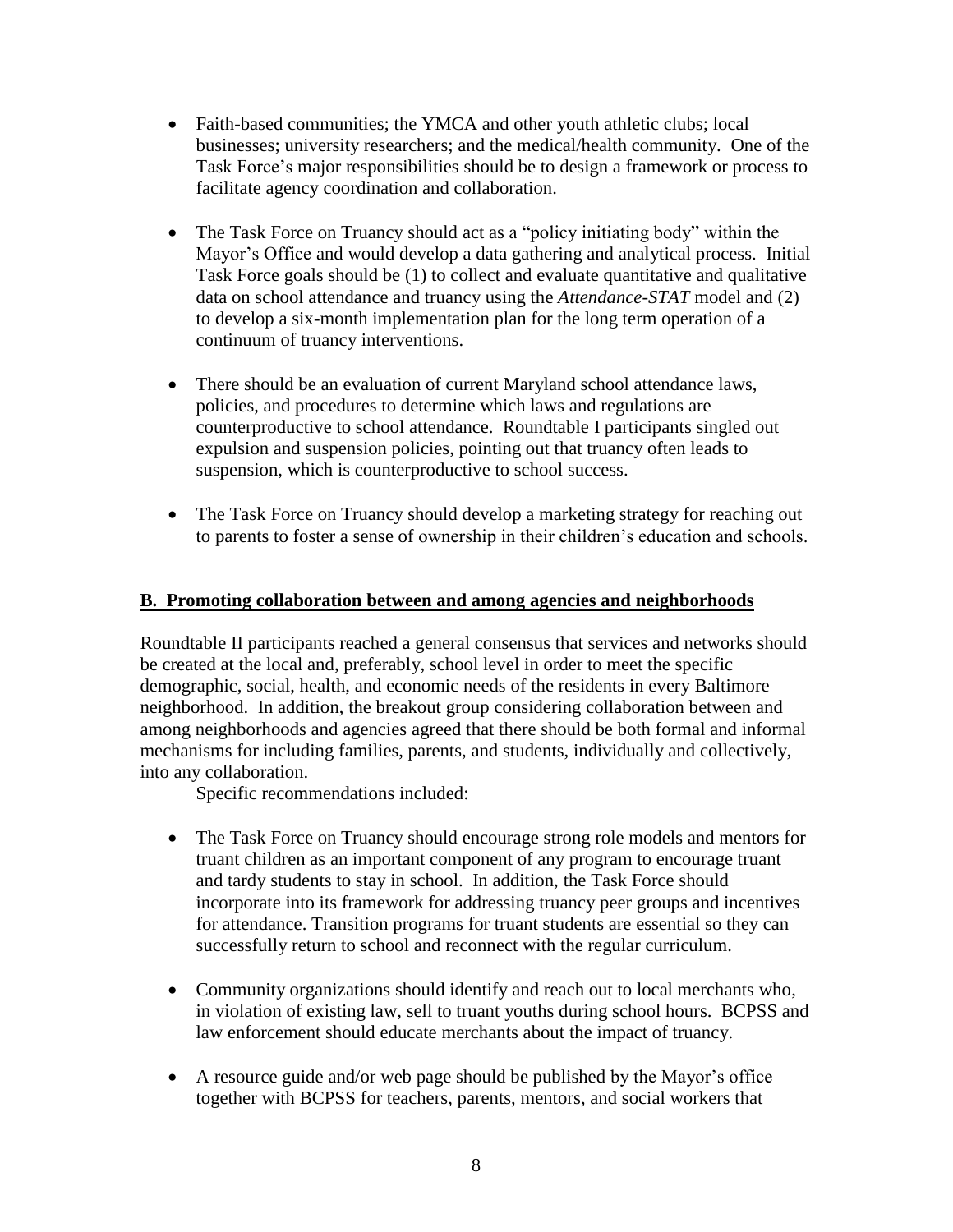provides information about services and resources available to families and their children.

• The Task Force should address the following barriers to collaboration including the "silo" mentality among agency staff that insulates them from interdisciplinary and cross-agency collaboration, funding issues, the lack of usable data to assess truancy, and bureaucratic barriers to collaboration.

# **C. Identifying and sharing best practices**

An overarching theme of both Roundtable I and II was the absence of sound data and reports on best practices. The Task Force on Truancy should assume responsibility for collecting and analyzing data on model programs and best practices for addressing truancy, particularly from areas that have similar demographics and issues to those in Baltimore.

The breakout group discussed some examples of the types of information needed with respect to best practices:

- Cost-benefit analyses for intensive supervision of students who are just beginning to show signs of truant behavior.
- Studies and/or reports that provide information about how to identify specific behaviors early on that lead to truancy.
- Collect information on best practices regarding data collection and follow-up monitoring of students who have participated in truancy programs.
- Research best practices for developing and collecting appropriate measurable outcomes.
- Organize community forums and/or roundtables to include community assessments of the types of information needed regarding best practices.
- Success stories about truancy programs should be captured and regularly communicated to the Mayor and BCPSS CEO.

# **D. Defining a continuum of truancy interventions**

There was a general consensus supporting Dr. Robert Balfanz's recommendation during his presentation earlier in the morning to adopt and implement a multi-tiered approach to truancy, particularly in light of his estimates that 65 percent of the reasons for truancy are preventable, 20 percent can be resolved through mid-level intervention (including, for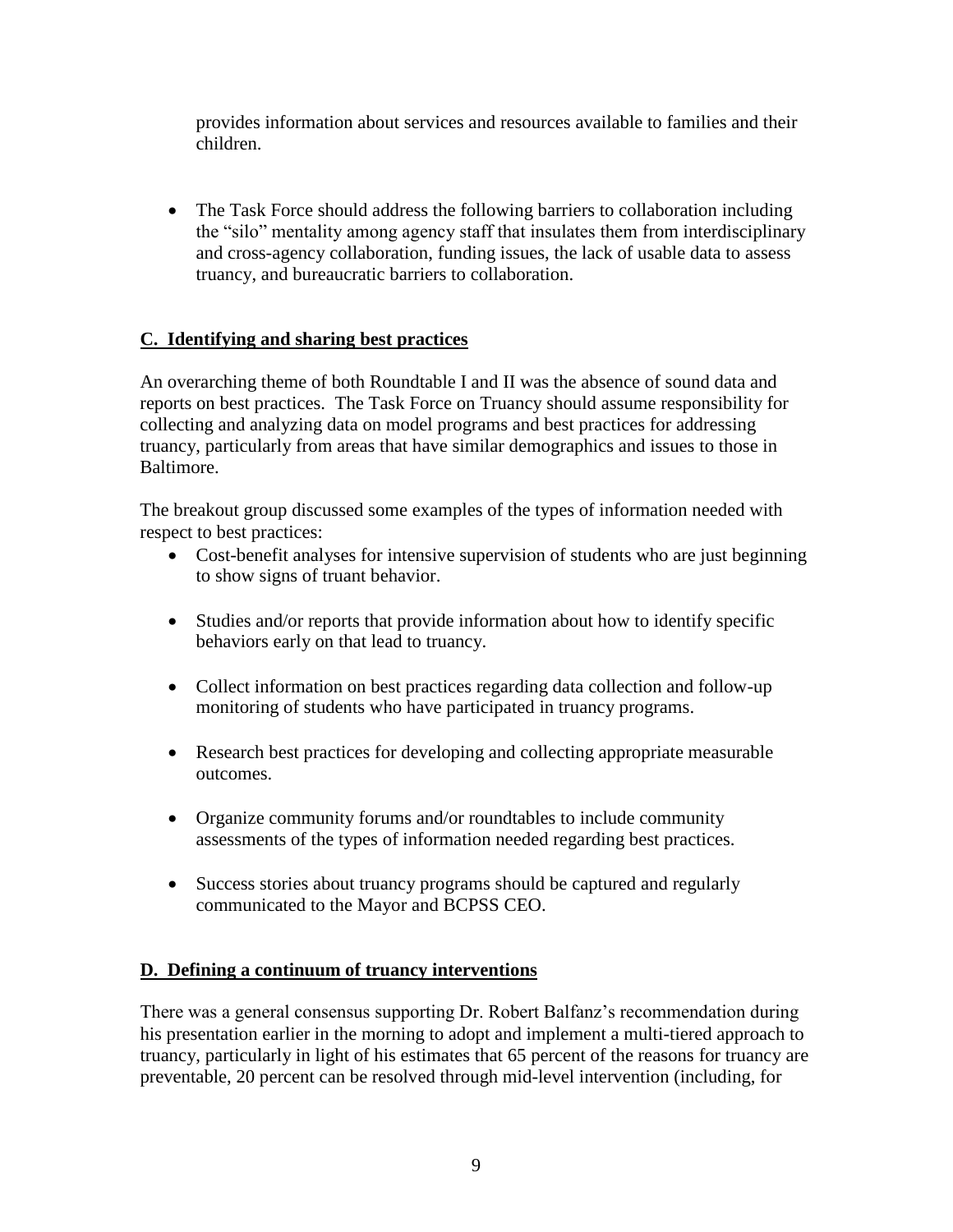example, the Truancy Court Program and the Baltimore Truancy Assessment Center), leaving 15 percent of truancy cases for a very intensive approach.

The breakout group charged with further defining a continuum of truancy interventions focused on the programs and services that would fall under each of the three tiers, as follows:

# *Tier 1- Prevention*

- The school clearly and forcefully communicates attendance expectations to students and their families.
- Attendance is rewarded through positive reinforcements, including, for example, verbal praise, extra recess, treats.
- Teachers and administrators consistently and accurately document absences.
- The school attendance monitor follows up by contacting parents after a designated number of unexcused absences.
- BCPSS and individual schools reach out to merchants to urge them not to sell to students during daytime curfew hours.

# *Tier 2 – Early Intervention*

- Identify those students who are beginning to demonstrate a pattern of truant behavior.
- Engage school staff, including teachers, social workers, counselors, parent liaisons, and psychologists in outreach to students and their families to determine the need for specific truancy prevention interventions that address family or individual concerns.
- Work with parents to remove barriers between the school and the student.
- The school should link truant students with necessary community services and agencies (e.g., Department of Juvenile Services, Department of Social Services, the Department of Housing, Department of Health and Mental Health, the police department) that could offer services.
- Civic groups should assist the schools in making home visits to truant students, mentoring, and addressing language and cultural sensitivities.

# *Tier 3 – Intensive Intervention*

- The school should provide intensive school-based intervention.
- Intervention includes a school social worker who would be a case manager in charge of developing and implementing a plan to address the issues underlying a student's truant behavior.
- The school should make referrals, if necessary, to outside sources, such as a truancy court.

The breakout group also discussed whether there should be a fourth "tier" consisting of prosecution and other punitive approaches. There was a lack of consensus on whether this type of intervention would be effective and, if so, what it would entail, given the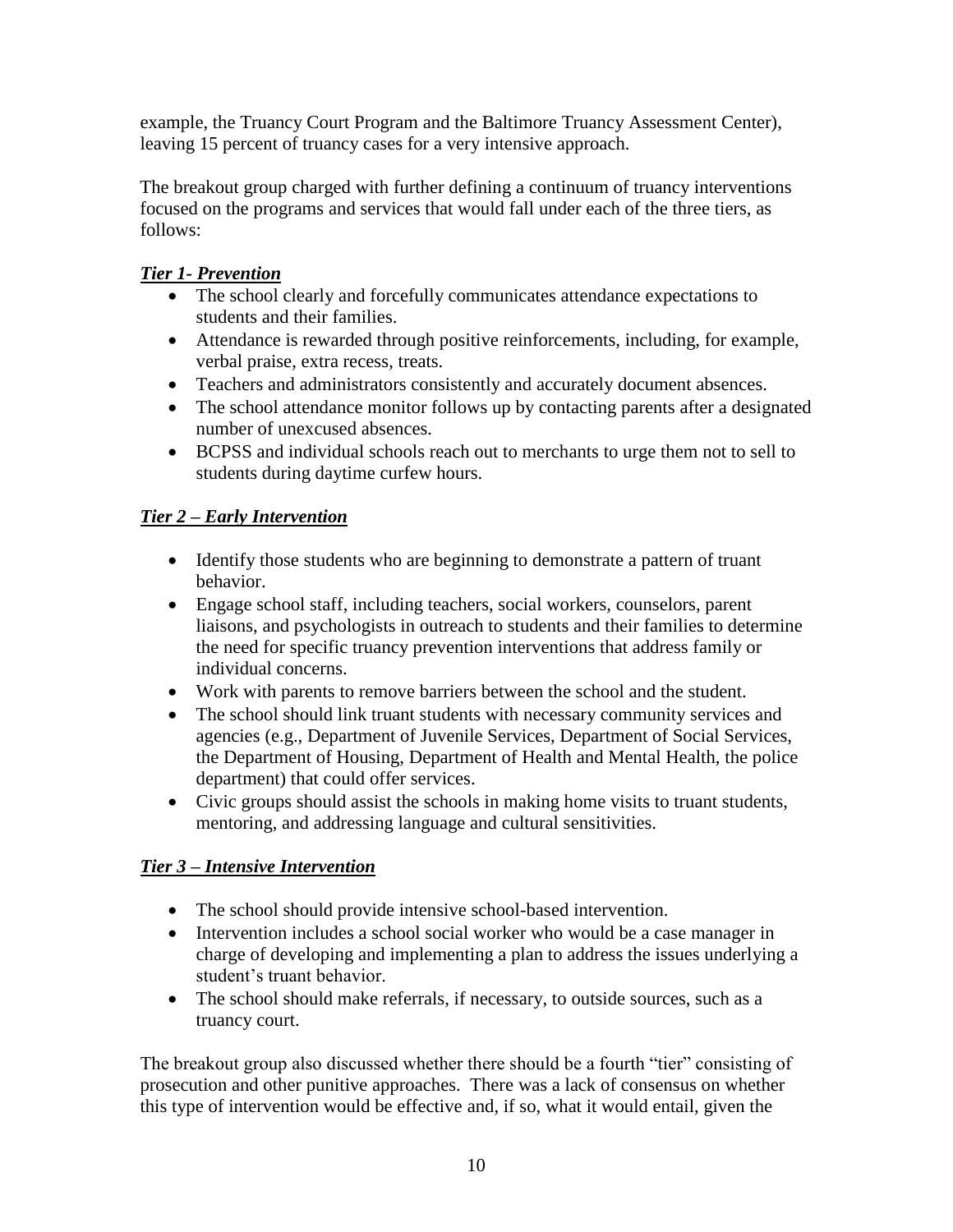agreement of those in the breakout group that incarceration is very likely counterproductive and does not address the reasons why a student is truant.

## **E. Establishing research and program evaluation methodologies**

Participants at both roundtable discussions agreed that the Task Force on Truancy should investigate and develop a plan for improving research and program evaluation methodologies regarding truancy intervention programs. The Truancy Task Force should put in place a process that facilitates the collection of descriptive data (e.g., who is truant, why they are truant, demographic information); longitudinal studies to assess the longterm impact of various truancy interventions; program evaluations that look at the outcomes of initiatives; and data on the difference made by incorporating services, especially mental health, child health, and juvenile services.

This breakout group also developed a list of some sample research questions:

- What are the major areas of school climate that can be linked to increased attendance?
- What are the most effective intervention tools for increasing attendance?
- What do students indicate as reasons for attending (or not attending) school?
- What family and neighborhood factors can be most readily addressed to increase attendance? (There are often issues of bus routes, gang-threatened pathways, and family fears, concerns, and ambivalence about school attendance that can be overcome.)
- Is there research to show how best to support teachers and schools in their efforts to engage students?
- Are schools implementing attendance policies correctly? If so, does that work? If not, what are the challenges/barriers to implementing policies?
- How can we help schools pilot and evaluate innovative techniques for addressing truancy?
- What, if any, is the impact of foster care on school attendance? Homelessness? Substance abuse? Other health and safety issues?

# **F. Sustaining community engagement and participation**

There was considerable discussion at Roundtable I and II around the question of how to engage, nurture, and maintain community engagement and participation. If truancy is a community problem – and there appeared to be unanimous agreement that it is – then all sectors of the community should be involved in developing, implementing and supporting truancy interventions.

This breakout group came up with several creative recommendations for generating and sustaining community engagement: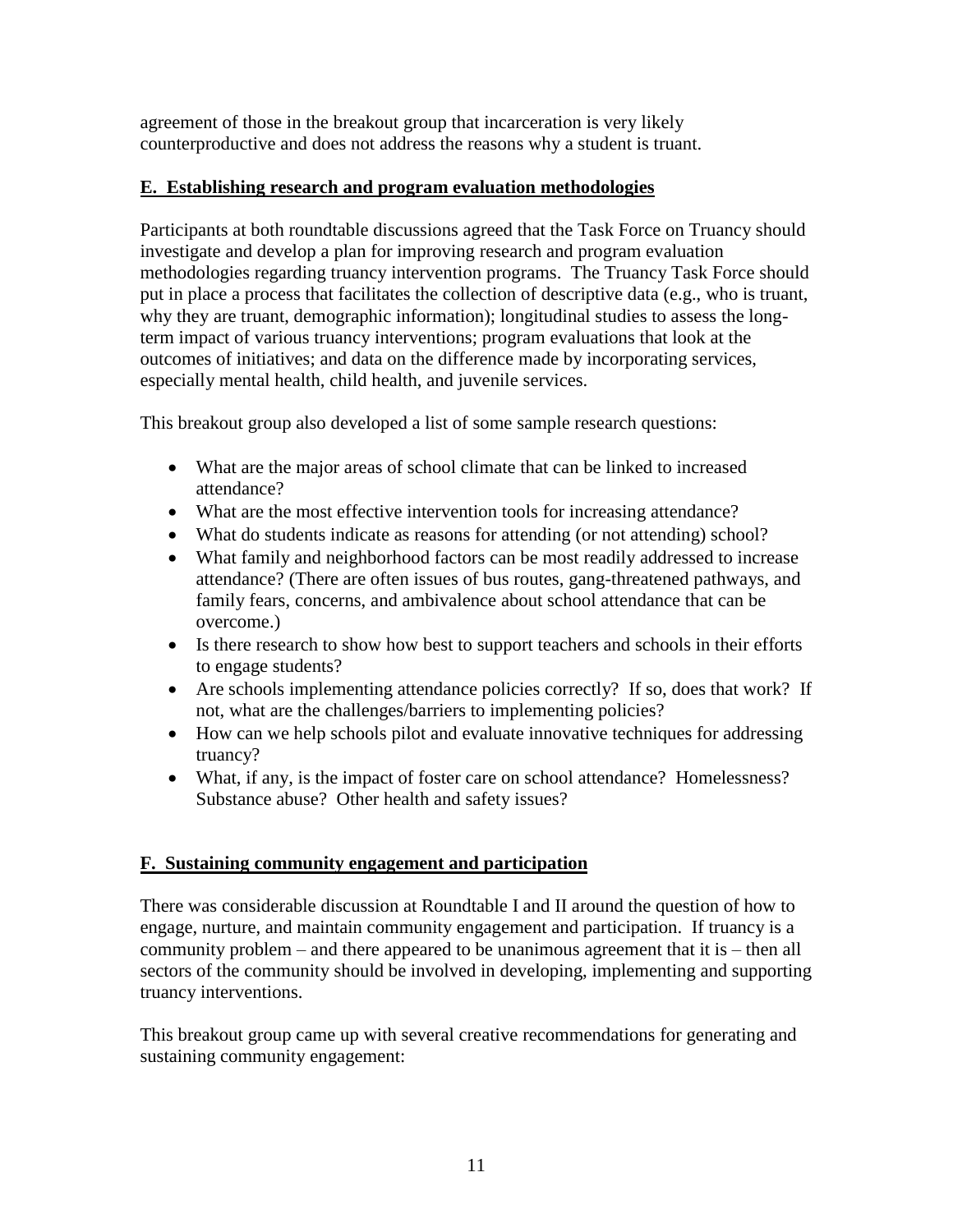- Tap into the resources of local universities and colleges to do research and evaluations on truancy programs, develop and implement innovative programs, and provide volunteers to participate in the schools.
- Concentrate on strengthening communication between schools and parents in order to determine why a student is truant and how a parent should be involved in curbing that behavior.
- Create relationships between students and community leaders, especially if parents seem "unreachable."
- Offer incentives for parent involvement.
- Reach out to faith-based organizations, the Maryland Food Bank, non-profits, the business community, health care organizations, and others to provide education and services for families with truant children.
- Include students who have been truant to advise the Task Force on Truancy.
- The Task Force on Truancy should create a "community map" that shows where services are available and how they are utilized.
- A foundation or institute should host Webcasts that offer information about innovative truancy programs.
- The Task Force on Truancy should exert pressure on local, state, and national media to contribute to citizens' education about truancy and the issues that underlie truant behavior.

## **Conclusion**

Participants at both the September 24 and November 12, 2007, meetings of "A Comprehensive Approach to Truancy for Baltimore City: A Roundtable Discussion" strongly support a formal collaboration between the Office of the Mayor and the Baltimore City Public School System Chief Executive Officer to address truancy and school attendance. The ultimate goal of this effort is the creation of a citywide continuum for truancy intervention and prevention. The city should send an unequivocal message to educators, administrators, parents, students, and the community at large, stressing the importance of attending school and academic success.

This report is not intended to represent the final scope of issues related to truancy and needed interventions, but it does offer a wide range of thoughts and considerations related to addressing the issues underlying the truancy epidemic in Baltimore. The Mayor's Office, in partnership with BCPSS, should appoint a Task Force on Truancy comprised of high level representatives from city agencies (Department of Juvenile Services, Department of Social Services, the Transportation Department, the Office of the State's Attorney, the Office of the Public Defender, the Police Department, the Circuit and District Courts, the Department of Human Resources, the Social Security Administration, the Baltimore City Department of Housing and Community Development, the Housing Authority, the Baltimore City Health Department, and other stakeholders). The Task Force on Truancy would design, develop, and start implementation of a citywide continuum of services and interventions for truant students and their families. The establishment and operation of the Task Force on Truancy would be the first step in